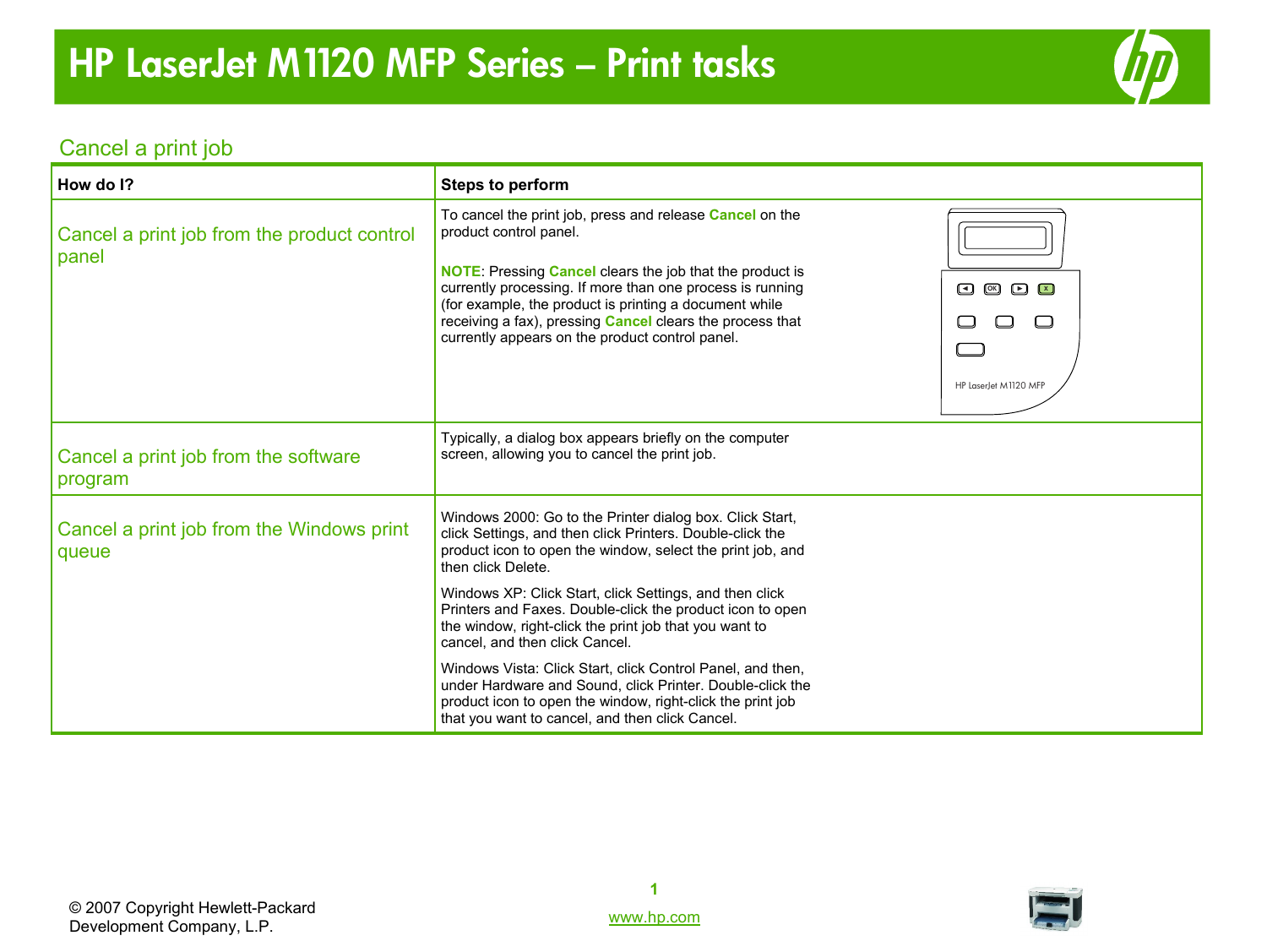

# Open the printer driver

| How do I?                        | Steps to perform                                                                                                                                                                                                                             |                                                                                                                                                                                                                                                                                                                         |
|----------------------------------|----------------------------------------------------------------------------------------------------------------------------------------------------------------------------------------------------------------------------------------------|-------------------------------------------------------------------------------------------------------------------------------------------------------------------------------------------------------------------------------------------------------------------------------------------------------------------------|
| Open the printer driver          | On the File menu in the software program, click Print.<br>Select the printer, and then click Properties or<br><b>Preferences</b>                                                                                                             | $\sqrt{2}$<br>HP LaserJet M1120n MFP Printing Preferences<br>Advanced Paper/Quality Effects Finishing Services<br>- Print Task Quick Sets-                                                                                                                                                                              |
| Get help for any printing option | Click the ? symbol in the upper-right corner of the<br>printer driver, and then click any item in the printer<br>driver. A pop-up message displays that provides<br>information about the item.<br>2 Or, click Help to open the online Help. | Paper Options<br>Size is:<br>Custom<br>$\vert \cdot \vert$<br>Letter<br>Use Different Paper/Covers<br>Source is:<br>Auto Select<br>8.5 by 11 inches<br>Tupe is:<br>Unspecified<br>Print Quality<br>FastRes 1200<br>EconoMode<br>[May Save Print Cartridges]<br>$\lceil \phi \rceil$<br>Help<br>Cancel<br>Apply<br>$-0K$ |



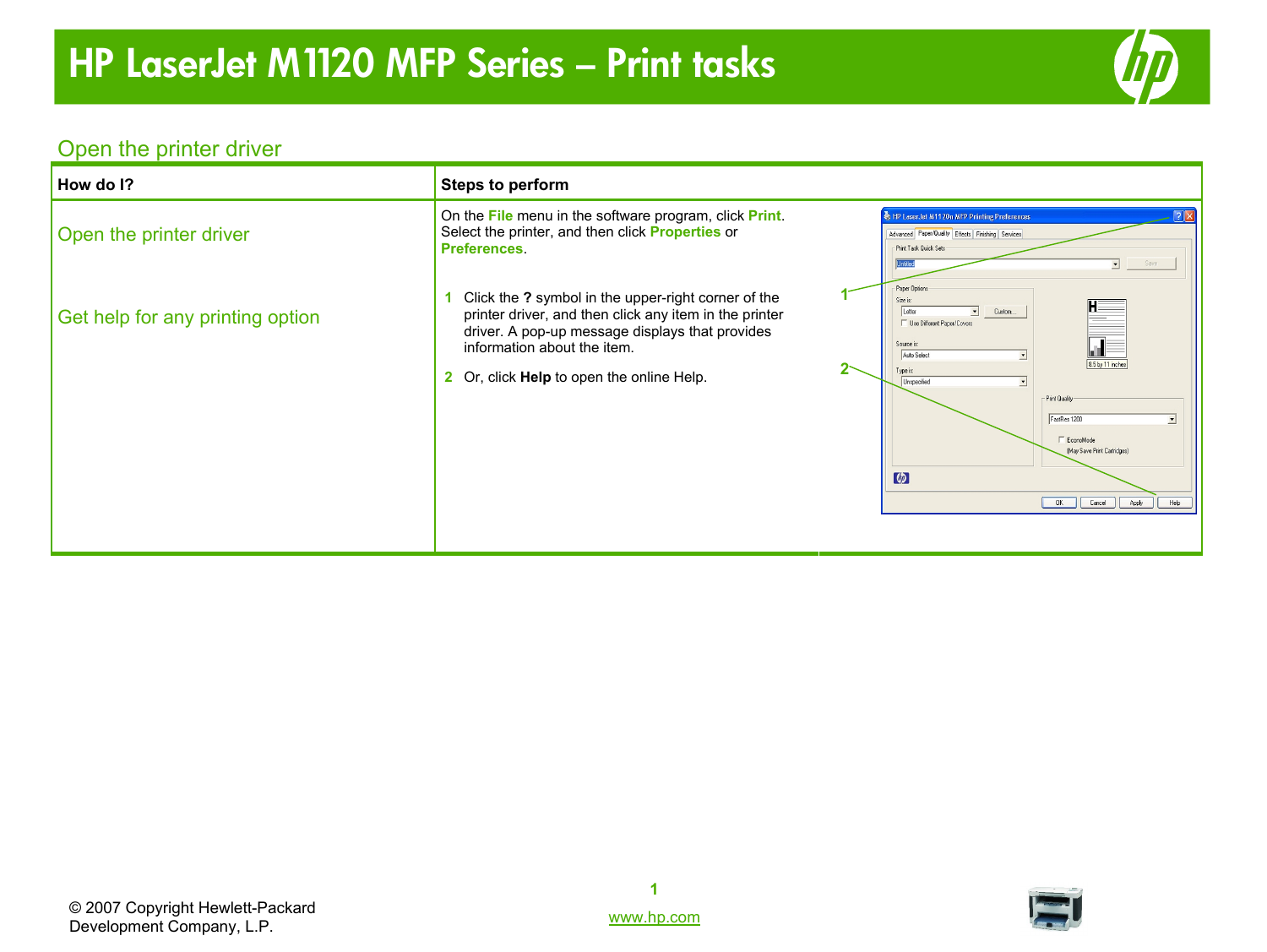

# Print on both sides (duplex)

| How do I?                                                                                                                                                                                                                                    | <b>Steps to perform</b>                                                                                                                             |                                                                                                                                                                                                    |
|----------------------------------------------------------------------------------------------------------------------------------------------------------------------------------------------------------------------------------------------|-----------------------------------------------------------------------------------------------------------------------------------------------------|----------------------------------------------------------------------------------------------------------------------------------------------------------------------------------------------------|
| Print on both sides manually                                                                                                                                                                                                                 | 1 In the software program, open the properties (printer<br>driver).                                                                                 | $\sqrt{2\sqrt{2}}$<br>E HP Laser Jet M1120n MFP Printing Preferences<br>Advanced Paper/Quality Effects Finishing Services<br>Print Task Quick Sets-<br>$\overline{\mathbf{r}}$<br>Save<br>Untilled |
| NOTE: If the Print on Both Sides option is dimmed or<br>unavailable, open the properties (printer driver). On the<br>Device Settings tab or the Configure tab, select Allow<br>Manual Duplexing, and then click OK. Repeat steps 1<br>and 2. | 2 On the Finishing tab, select Print on Both Sides<br>(Manually).                                                                                   | Document Options<br>$\overline{2}$<br>Print On Both Sides (Manually)<br>F Fip Pages Up<br>Booklet Printing<br>Off<br>8.5 by 11 inches                                                              |
|                                                                                                                                                                                                                                              | 3 Print the document.                                                                                                                               | 1 Pages per Sheet<br><b>Orientation</b><br>C Portrait<br>F Print Page Borders<br>3<br>C Landscape<br>Page Orde<br>$\Gamma$ Rotated<br>$\phi$<br>OK<br>Cancel<br>Apply<br>Help                      |
|                                                                                                                                                                                                                                              | 4 After one side has been printed, remove the remaining<br>media from the input tray, and set it aside until after<br>you finish the duplexing job. |                                                                                                                                                                                                    |

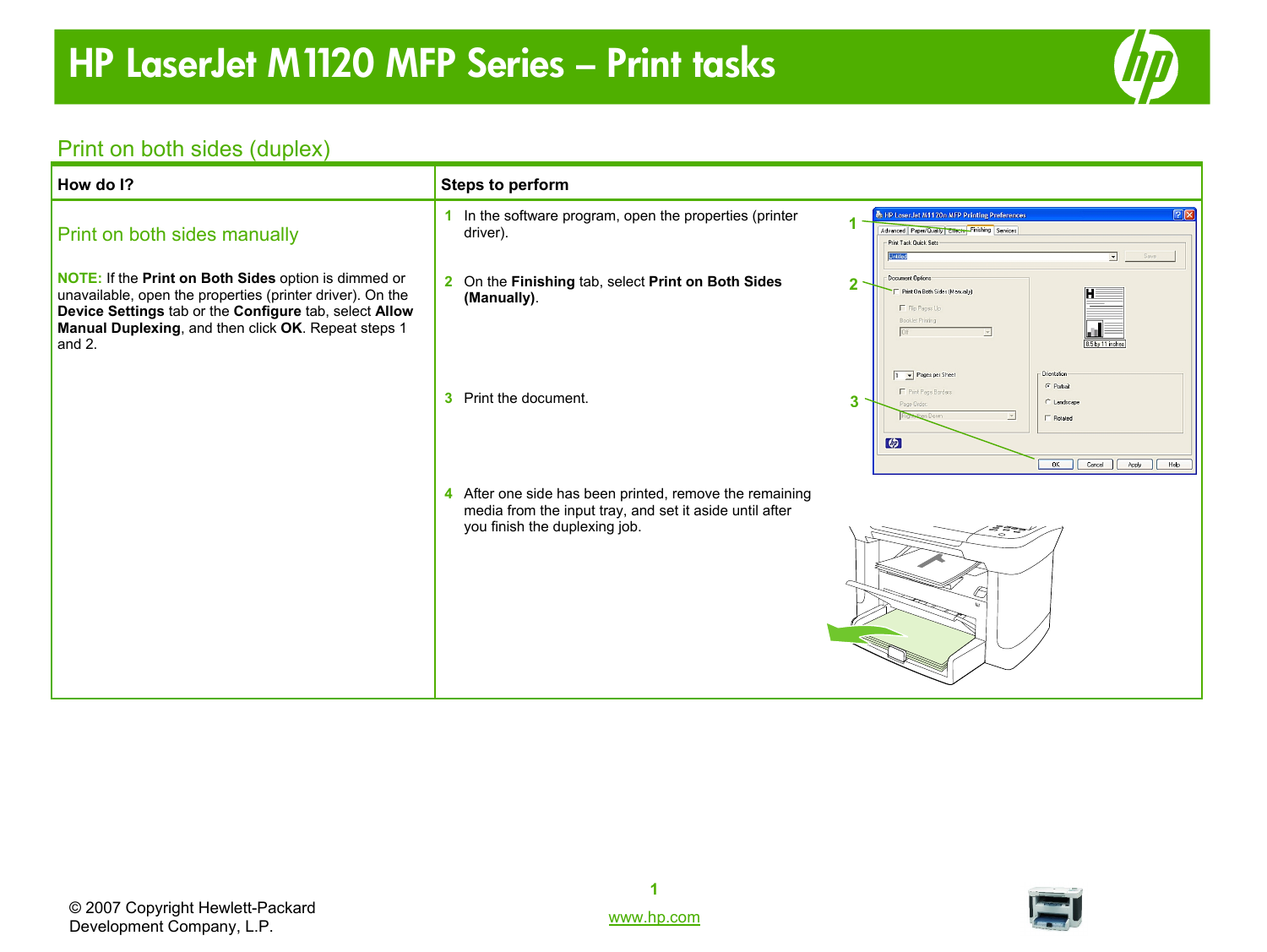# **HP LaserJet M1120 MFP Series – Print tasks**





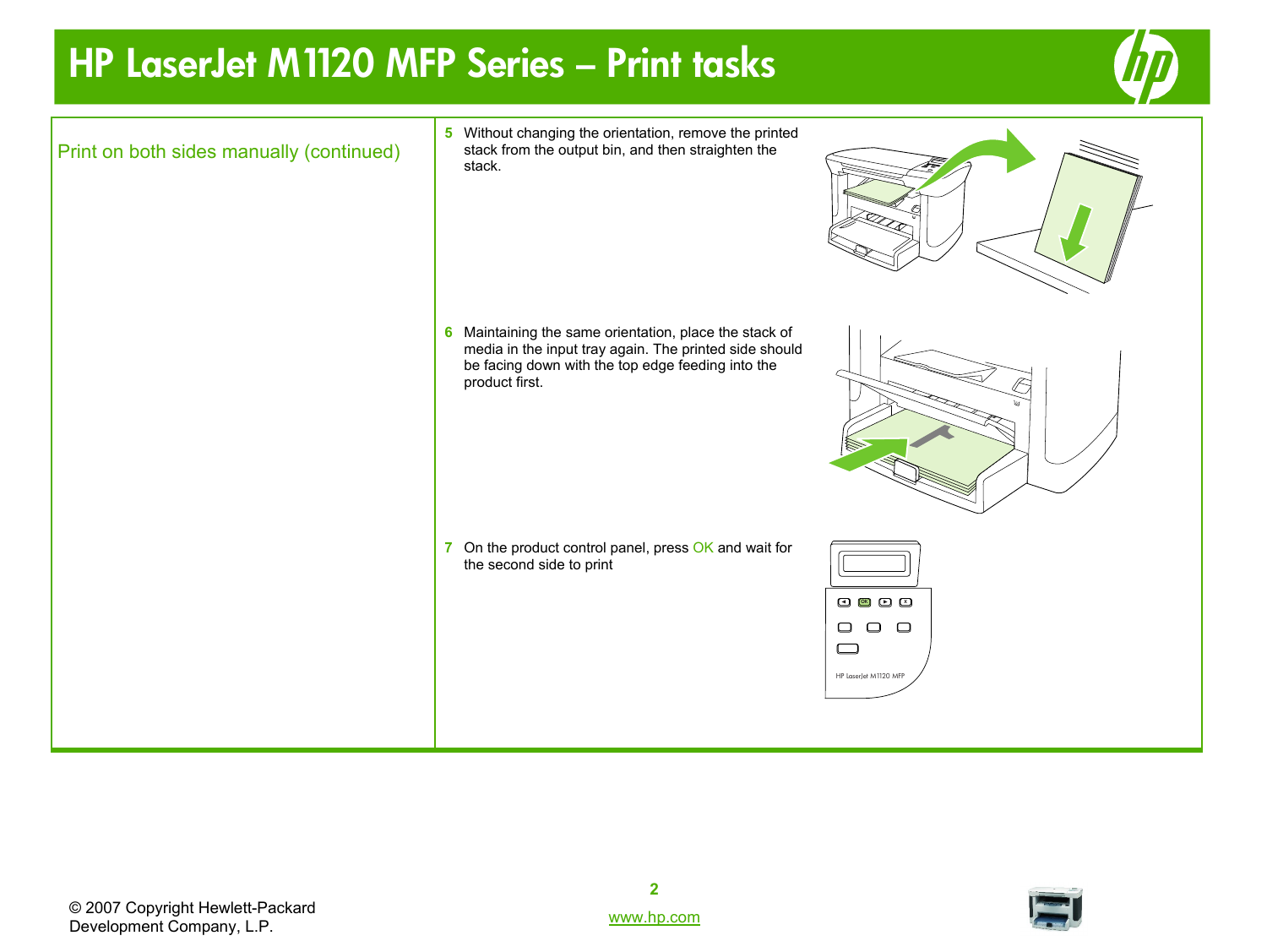

## Print multiple pages per sheet

| How do I?                      | <b>Steps to perform</b>                                                                                                                                                                                                                                                                                                                                                                                                       |                                                                                                                                                                                                                                                                                                                                                                                                                                                                    |
|--------------------------------|-------------------------------------------------------------------------------------------------------------------------------------------------------------------------------------------------------------------------------------------------------------------------------------------------------------------------------------------------------------------------------------------------------------------------------|--------------------------------------------------------------------------------------------------------------------------------------------------------------------------------------------------------------------------------------------------------------------------------------------------------------------------------------------------------------------------------------------------------------------------------------------------------------------|
| Print multiple pages per sheet | Open the printer driver, and click the <b>Finishing</b> tab.<br>2 In the Pages per Sheet drop-down list, select the<br>number of pages that you want to print on each sheet<br>(1, 2, 4, 6, 9, or 16).<br>3 If the number of pages is greater than 1, select the<br>correct options for Print page borders and Page<br>order.<br>4 If you need to change the page orientation, click<br>Portrait or Landscape.<br>5 Click OK. | 2X<br>총 HP LaserJet M1120n MFP Printing Preferences<br>Advanced Paper/Quality Effects Finishing Services<br>Print Task Quick Sets<br>Save<br>Document Options<br>Print On Both Sides (Manually)<br>Fin Pages Up<br>Booklet Printing<br>8.5 by 11 inches<br>3<<br>Pages per Sheet<br>Orientation-<br>$G$ Portrait<br>Fint Page Borders<br>4<br>C Landscape<br>Page Order:<br>Right, then Down<br>$\Gamma$ Rotated<br>5<br>$\lceil$<br>OK   Cancel   Apply  <br>Help |

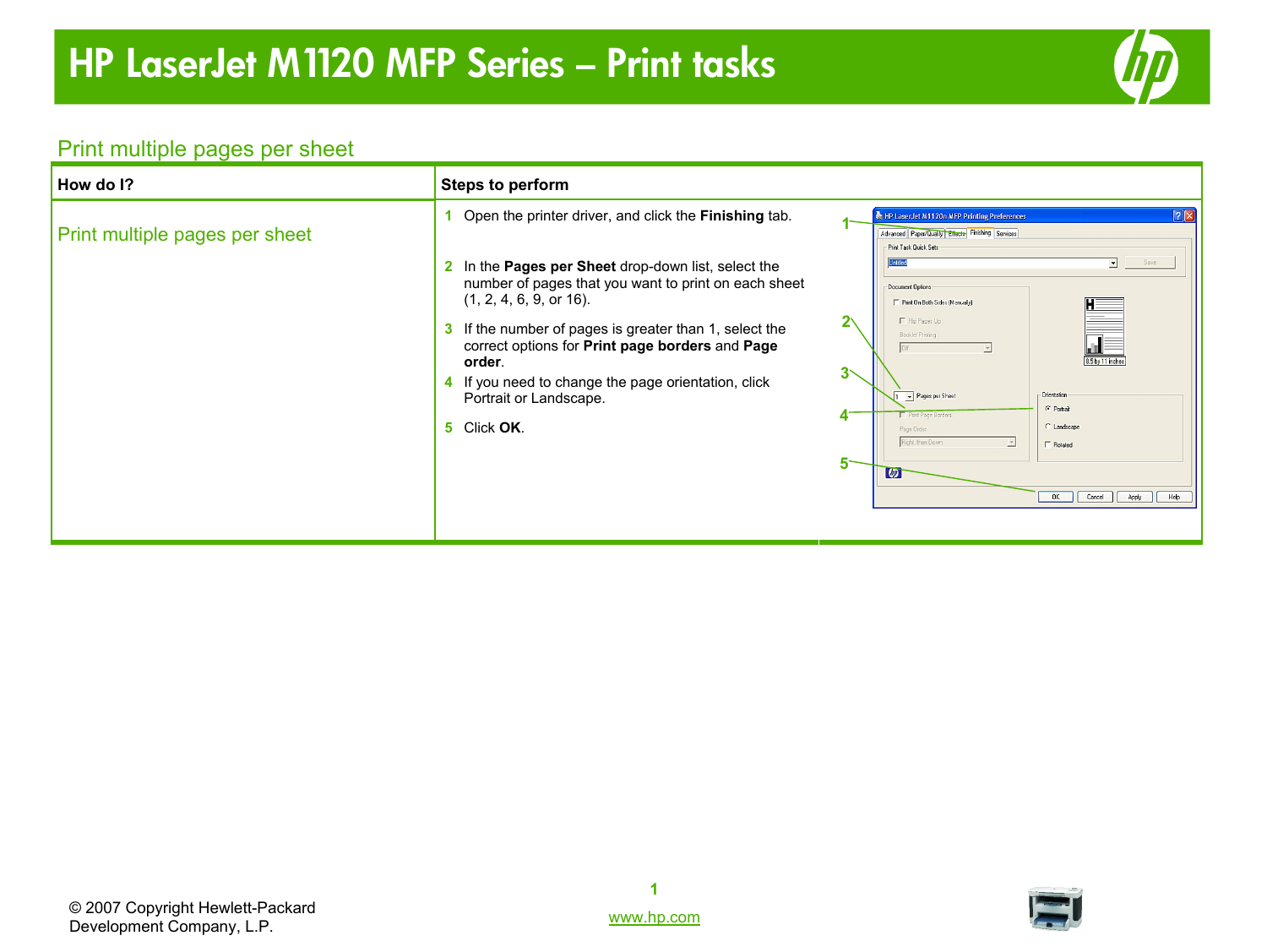

# Select page orientation

| How do I?               | <b>Steps to perform</b>                                 |                                                                                                                                                                           |
|-------------------------|---------------------------------------------------------|---------------------------------------------------------------------------------------------------------------------------------------------------------------------------|
| Select page orientation | Open the printer driver, and click the Finishing tab.   | [2]<br>E HP LaserJet M1120n MFP Printing Preferences<br>Advanced Paper/Uualty Effects Finishing Services<br>Print Task Quick Sets-<br>ᅬ<br>Save<br>Untitled<br>$2^{\sim}$ |
|                         | 2 In the Orientation area, click Portrait or Landscape. | Document Options<br>Print On Both Sides (Manually)<br>ΓÆ<br>Booklet Printin<br>ul 1<br>Off<br>$\overline{z}$                                                              |
|                         | 3 Click OK.                                             | 8.5 by 11 inches<br>$3\diagdown$<br>1 Pages per Sheet<br>Orientation<br>$G$ Portrait<br>rint Page Borders<br>C Landscape<br>Page Ord                                      |
|                         |                                                         | Right, then Down<br>$\overline{\phantom{a}}$<br>$\Box$ Rotated<br>$\left($ <i>hp</i><br>OK<br>Cancel   Apply   Help                                                       |
|                         |                                                         |                                                                                                                                                                           |



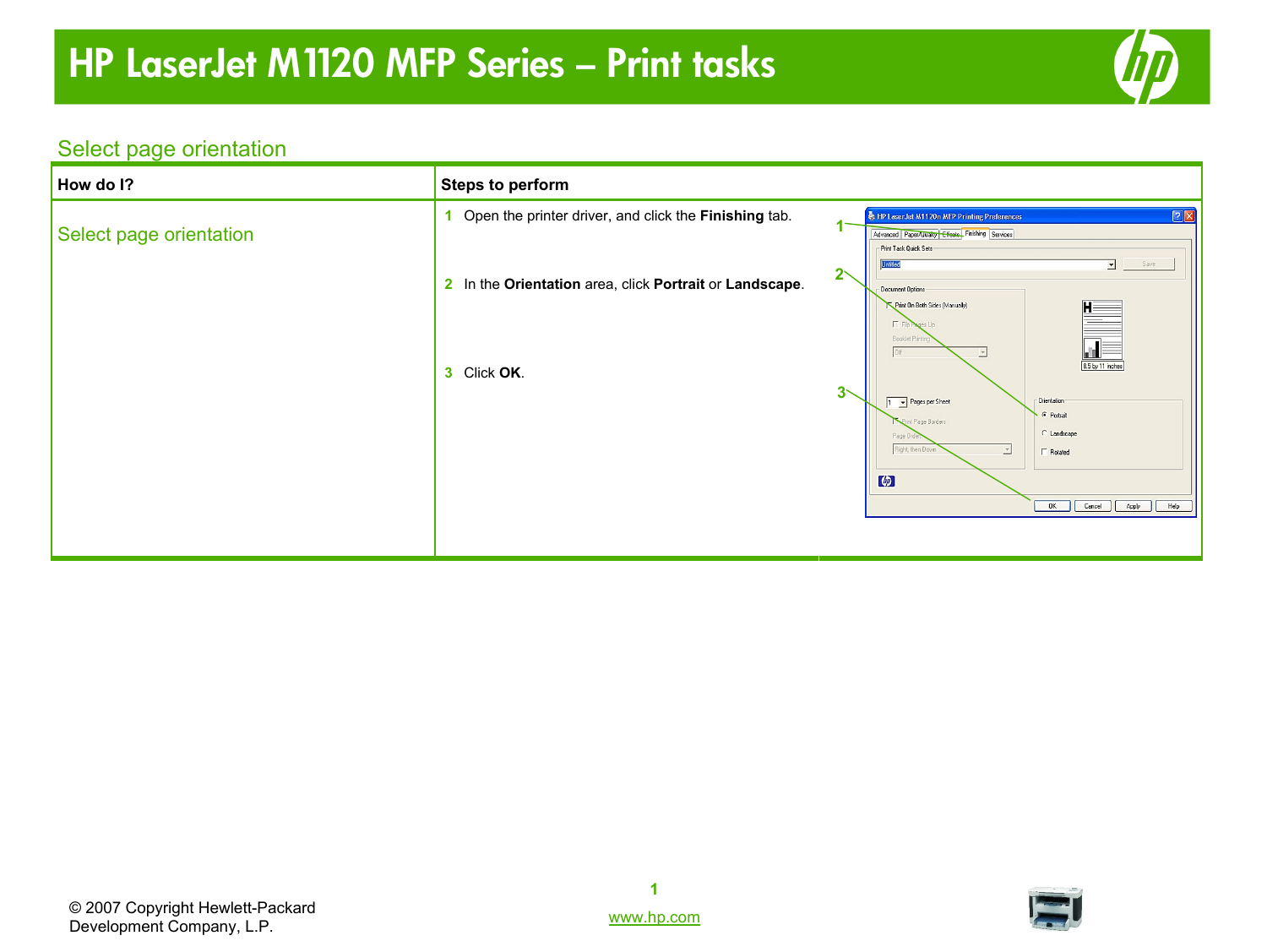

### Create a booklet

| How do I?        | <b>Steps to perform</b>                                                                                                                                                                                                                                                                              |                                                                                                                                                                                                                                                                                                                                                                                                                                                                                                                                                                                                                 |
|------------------|------------------------------------------------------------------------------------------------------------------------------------------------------------------------------------------------------------------------------------------------------------------------------------------------------|-----------------------------------------------------------------------------------------------------------------------------------------------------------------------------------------------------------------------------------------------------------------------------------------------------------------------------------------------------------------------------------------------------------------------------------------------------------------------------------------------------------------------------------------------------------------------------------------------------------------|
| Create a booklet | Open the printer driver, and click the Finishing tab.<br>2 Click Print on both sides.<br>3 In the drop-down box for <b>Booklet Printing</b> , select<br>either Left Edge Binding or Right Edge Binding.<br>The Pages per Sheet setting automatically changes<br>to 2 pages per sheet.<br>4 Click OK. | $[?] \times$<br>The Later Jet M1120n MFP Printing Preferences<br>Advanced Paper/Quality Effects Finishing Services<br>- Print Task Quick Sets<br><b>Untilled</b><br>Save<br>$\overline{z}$<br>Document Options<br>F Print On Both Sides (Manually)<br>Fin Pages Up<br>Booklet Printing<br>$\overline{\mathbf{d}}$<br>3⊼<br>$\overline{\phantom{a}}$<br>8.5 by 11 inches<br><b>Orientation</b><br>1 Pages per Sheet<br>$4\sim$<br><b>G</b> Portrait<br>F Print Page Borders<br>C Landscape<br>Right, then<br>$\overline{\phantom{a}}$<br>$\Box$ Rotated<br>$\phi$<br>OK<br>Cancel<br>Apply<br>$\vert \vert$ Help |



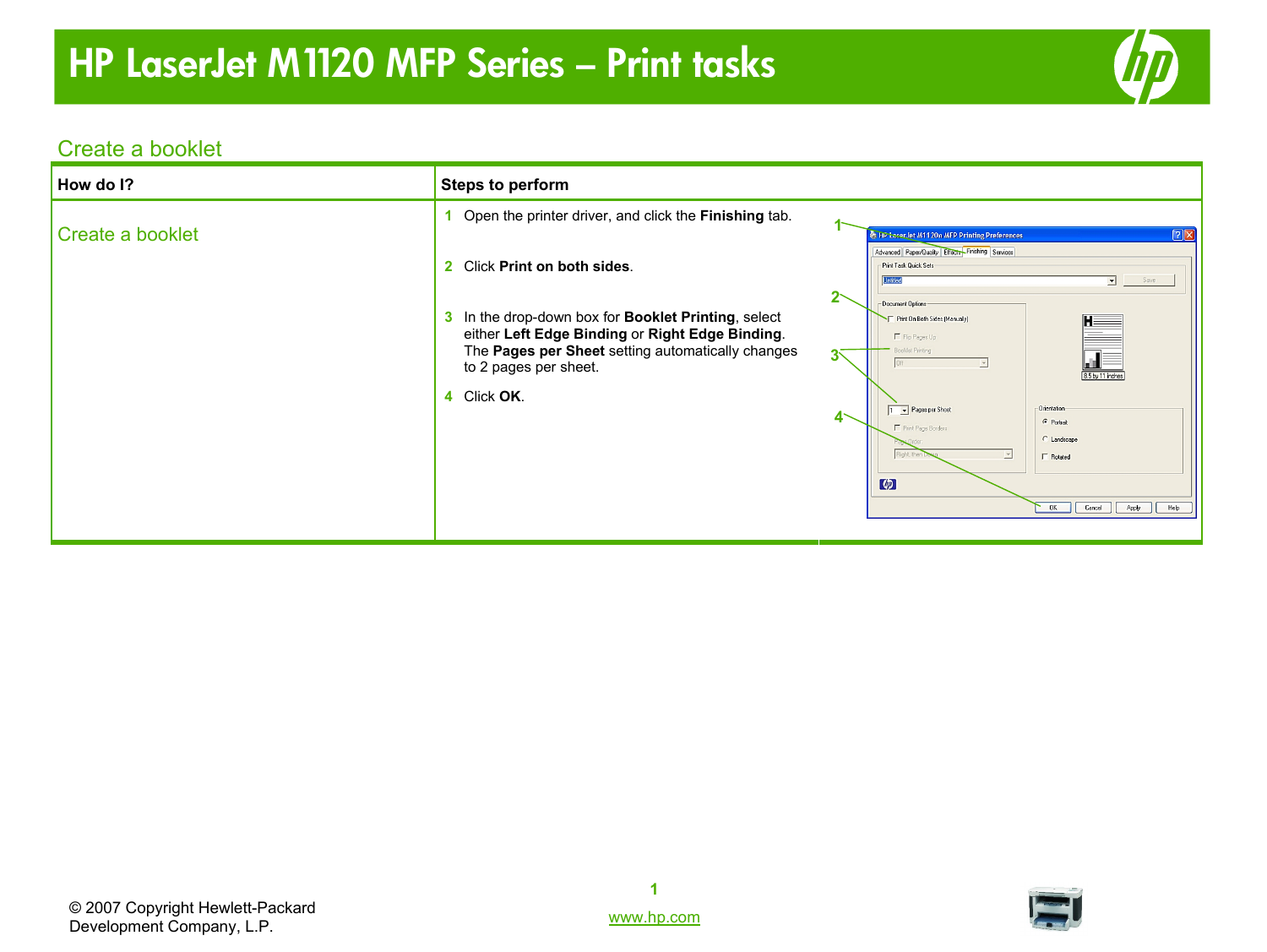

#### Print on different page sizes

| How do I?                 | <b>Steps to perform</b>                                                                                           |                                                                                                                                                                                                                                                                                                                                                                                           |
|---------------------------|-------------------------------------------------------------------------------------------------------------------|-------------------------------------------------------------------------------------------------------------------------------------------------------------------------------------------------------------------------------------------------------------------------------------------------------------------------------------------------------------------------------------------|
| Select a page size        | 1 Open the printer driver, and click the Paper/Quality<br>tab.                                                    | 2x<br>HP Laser Jet M2727 MFP Series PCL 6 Printing Preferences<br>Advanced Printing Shortcuts Paper/Quality Effects Finishing Services                                                                                                                                                                                                                                                    |
| Select a custom page size | 2 Select a size from the Paper size drop-down list.<br>3 Click Custom. The Custom Paper Size dialog box<br>opens. | 1-<br>- Paper Options<br>Paper sizes:<br>$8.5 \times 11$ inches<br>Ÿ<br>Letter<br>Custom<br>Paper source:<br>Automatically Select<br>$\overline{2}$<br>Paper type:<br>Unspecified<br>Print Quality<br>ecial pages:<br>Covers<br>FastRes 1200<br>$\checkmark$<br>Print pages on different paper<br>EconoMode<br>(May Save Print Cartridges)<br>Settings<br>3'<br>$\left($<br>About<br>Help |
|                           |                                                                                                                   | <b>Invent</b><br>OK<br>Cancel<br>Apply                                                                                                                                                                                                                                                                                                                                                    |
|                           | 4 Type a name for the custom size, specify the<br>dimensions, and click Save.                                     | $\boxed{?}$ $\boxed{\times}$<br><b>Custom Paper Size</b><br>Name<br><b>Untitled</b><br>Save<br>ᅬ<br>Size<br><b>Width:</b><br>$\mathbb{L}$<br>$\div$ Inches<br>8.50<br>Height:<br>$\sqrt{2}$<br>$\frac{1}{2}$ Inches<br>11.00<br>Use Millimeters<br>Close<br>Help                                                                                                                          |

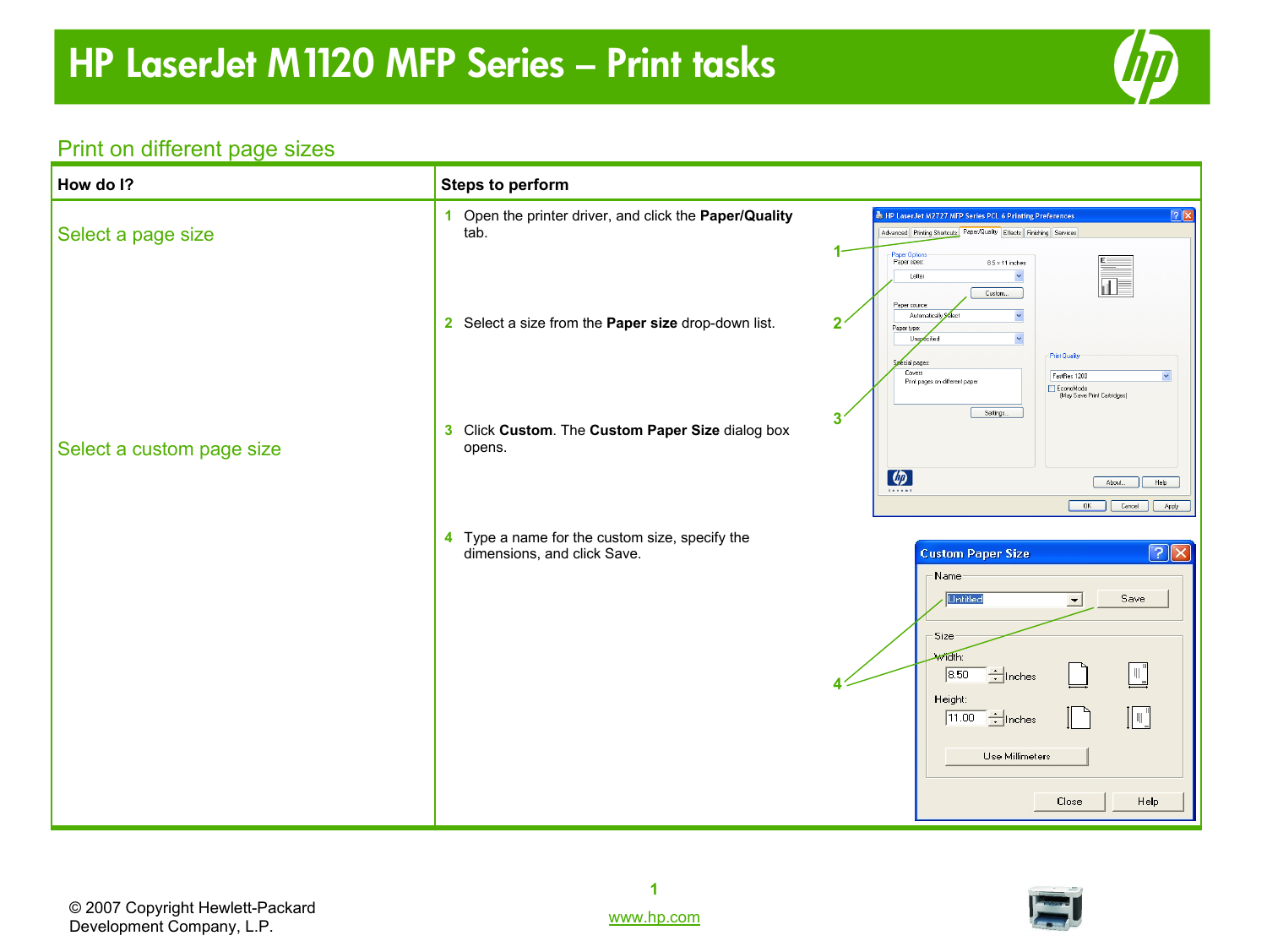

#### Print on preprinted letterhead or forms

| How do I?                               | <b>Steps to perform</b>                                                                                                                                                               |                                                                                                                                                                                                                                                                                                                                                                                                                                                                                                                                             |
|-----------------------------------------|---------------------------------------------------------------------------------------------------------------------------------------------------------------------------------------|---------------------------------------------------------------------------------------------------------------------------------------------------------------------------------------------------------------------------------------------------------------------------------------------------------------------------------------------------------------------------------------------------------------------------------------------------------------------------------------------------------------------------------------------|
| Print on preprinted letterhead or forms | 1 Load the media. Make sure that the top of the media is<br>forward and the side to be printed on is facing up.<br>2 Adjust the media guides to the length and width of the<br>media. |                                                                                                                                                                                                                                                                                                                                                                                                                                                                                                                                             |
|                                         | 3 On the printer driver, on the Paper/Quality tab, select<br>the media type from the Type is: drop-down list.<br>4 Click OK.<br>$5^{\circ}$                                           | 7x<br>● HP LaserJet M1120n MFP Printing Preferences<br>Advanced Paper/Quality Effects Finishing Services<br>Print Task Quick Sets<br>⊡<br>Save<br>Paper Options<br>Size is:<br>Letter<br>$\vert \cdot \vert$<br>Custom<br><b>LE</b> Use Different Paper/Covers<br>Source is:<br>Auto Select<br>$\blacktriangledown$<br>8.5 by 11 inches<br>Type is:<br>Unspecified<br>$\overline{ }$<br>- Print Quality<br>FastRes 1200<br>$\blacktriangledown$<br>F EconoMode<br>(May Save Print Cartridges)<br>$\varphi$<br>Apply<br>0K<br>Cancel<br>Help |

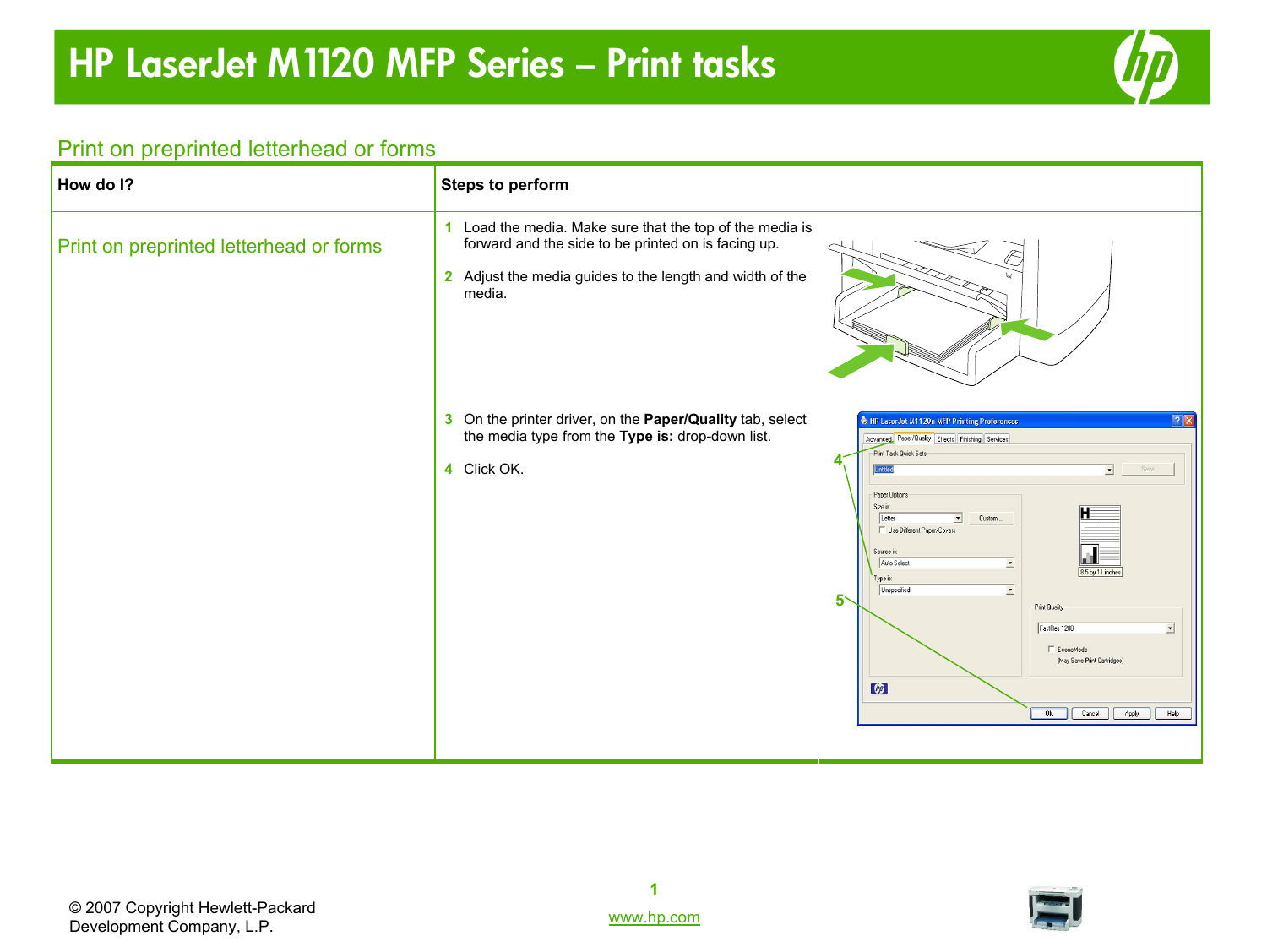

#### Print on special paper, labels, or transparencies

| How do I?                                            | <b>Steps to perform</b>                                                                                                                                                               |                                                                                                                                                                                                                                                                                                                                                                                                                                                                                                                                                                     |
|------------------------------------------------------|---------------------------------------------------------------------------------------------------------------------------------------------------------------------------------------|---------------------------------------------------------------------------------------------------------------------------------------------------------------------------------------------------------------------------------------------------------------------------------------------------------------------------------------------------------------------------------------------------------------------------------------------------------------------------------------------------------------------------------------------------------------------|
| Print on special paper, labels, or<br>transparencies | 1 Open the media input tray and remove any media.                                                                                                                                     |                                                                                                                                                                                                                                                                                                                                                                                                                                                                                                                                                                     |
|                                                      | 2 Load the media. Make sure that the top of the media is<br>forward and the side to be printed on is facing up.<br>3 Adjust the media guides to the length and width of the<br>media. |                                                                                                                                                                                                                                                                                                                                                                                                                                                                                                                                                                     |
|                                                      | 4 On the printer driver, on the Paper/Quality tab, select<br>the media type from the Type is: drop-down list.<br>5 Click OK.                                                          | 7x<br>E HP Laser Jet M1120n MFP Printing Preferences<br>Advanced Paper/Quality Effects Finishing Services<br>Print Task Quick Sets:<br>⊡<br>Save<br>Untitled<br>Paper Options<br>Size is:<br>Letter<br>$\blacktriangledown$<br>Custom<br>□ Use Different Paper/Covers<br>Source is:<br>Auto Select<br>$\overline{\phantom{a}}$<br>8.5 by 11 inches<br>Type is:<br>Unspecified<br>$\overline{\phantom{a}}$<br>Print Quality<br>FastRes 1200<br>$\overline{\phantom{a}}$<br>E EconoMode<br>5<br>(May Save Print Cartridges)<br>$\varphi$<br>OK Cancel   Apply<br>Help |